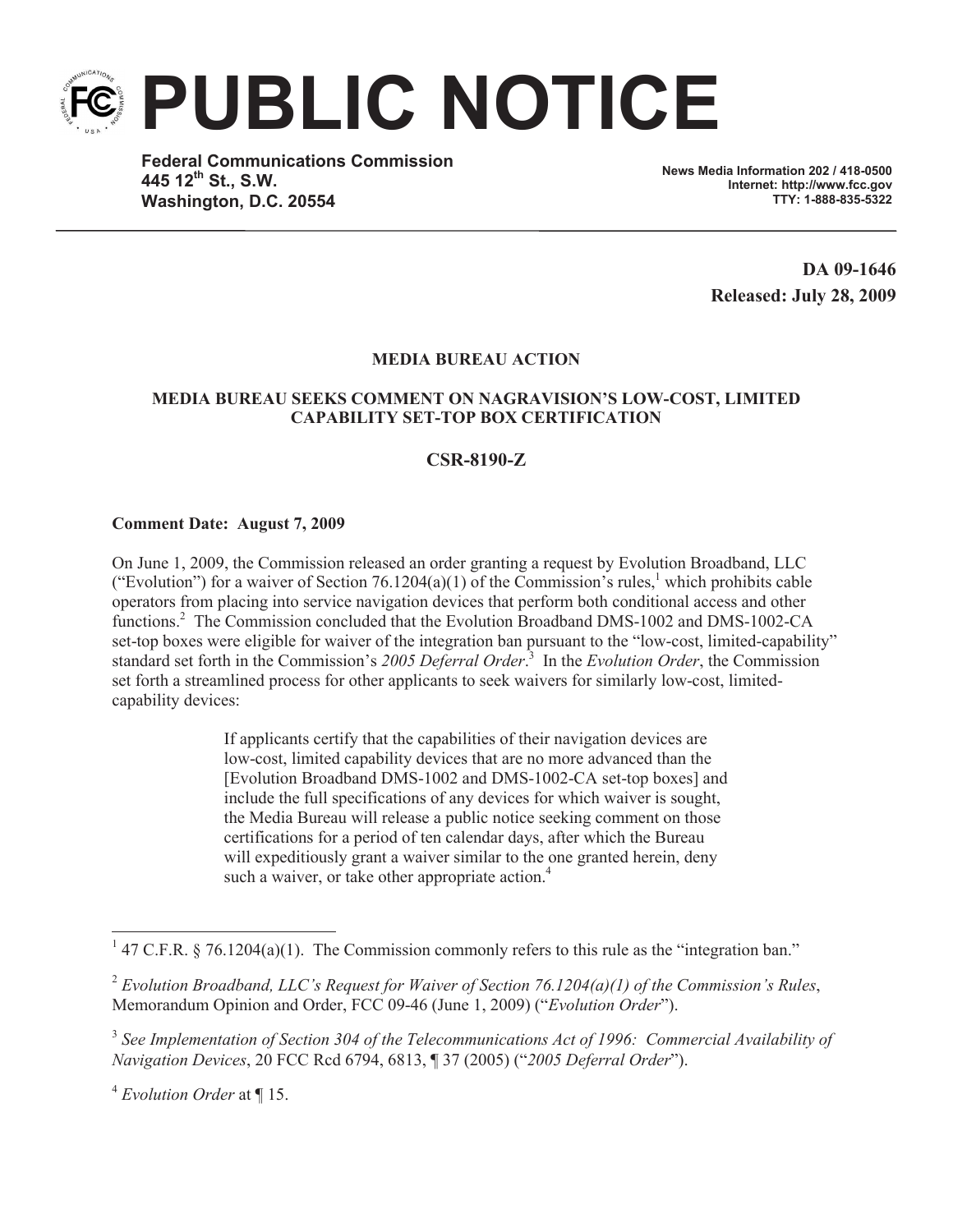Nagravision USA, Inc. has filed a request for waiver pursuant to this streamlined process, certifying that its Nagravision AC-N060PD2A-SC and AC-N060PD2A-SIM Digital Transport Adapters are low-cost, limited-capability devices that are no more advanced than the Evolution Broadband DMS-1002 and  $DMS-1002-CA$ <sup>5</sup>. The Media Bureau seeks comment on this certification.<sup>6</sup>

This proceeding will be treated as "permit but disclose" for purposes of the Commission's *ex parte* rules. *See generally* 47 C.F.R. §§ 1.1200-1.1216. As a result of the permit-but-disclose status of this proceeding, *ex parte* presentations will be governed by the procedures set forth in Section 1.1206 of the Commission's rules applicable to non-restricted proceedings.<sup>7</sup>

Comments and oppositions are due August 7, 2009. All filings should refer to the case identifier, CSR-8190-Z. Pleadings sent only via e-mail to the Commission will be considered informal and will not be part of the official record. Comments and oppositions filed must indicate that they have been served on Petitioner. All comments and oppositions must be served on Petitioner:

Edward R. (Ted) Grauch Senior Vice President Nagravision Consumer Electronics Business Unit NAGRA USA, INC. 938 Peachtree Street, NE, Suite 200 Atlanta, GA 30309-3919

Parties must file an original and four copies of each filing. Filings can be sent by hand or messenger delivery, by commercial overnight courier, or by first-class or overnight U.S. Postal Service mail (although we continue to experience delays in receiving U.S. Postal Service mail). All filings must be addressed to the Commission's Secretary, Office of the Secretary, Federal Communications Commission.

The Commission's contractor will receive hand-delivered or messenger-delivered paper filings for the Commission's Secretary at 236 Massachusetts Avenue, NE, Suite 110, Washington, D.C. 20002. The filing hours at this location are 8:00 a.m. to 7:00 p.m. All hand deliveries must be held together with rubber bands or fasteners. Any envelopes must be disposed of *before* entering the building.

Commercial overnight mail (other than U.S. Postal Service Express Mail and Priority Mail) must be sent to 9300 East Hampton Drive, Capitol Heights, MD 20743.

U.S. Postal Service first-class mail, Express Mail, and Priority Mail should be addressed to  $445\ 12<sup>th</sup>$ Street, SW, Washington, D.C. 20554.

One copy of each pleading must be sent to Brendan Murray, Media Bureau, Room 4-A737, 445 12<sup>th</sup> Street, S.W., Washington, D.C. 20554 or Brendan.Murray@fcc.gov.

 $7$  47 C.F.R. § 1.1206.

<sup>5</sup> *See Nagravision USA Inc.'s Request for Waiver of Section 76.1204(a)(1) of the Commission's Rules*, CSR-8190-Z attaching Declaration of Chuck Higgins, Vice President, STB Engineering Americas, Nagra USA, Inc. (filed July 13, 2009).

<sup>6</sup> Commenters should limit their comments to the issue of whether the Nagravision AC-N060PD2A-SC and AC-N060PD2A-SIM Digital Transport Adapters are more advanced than the Evolution Broadband DMS-1002 and DMS-1002-CA. The Bureau does not seek comment on the policy implications of issues resolved in the *Evolution Order*.